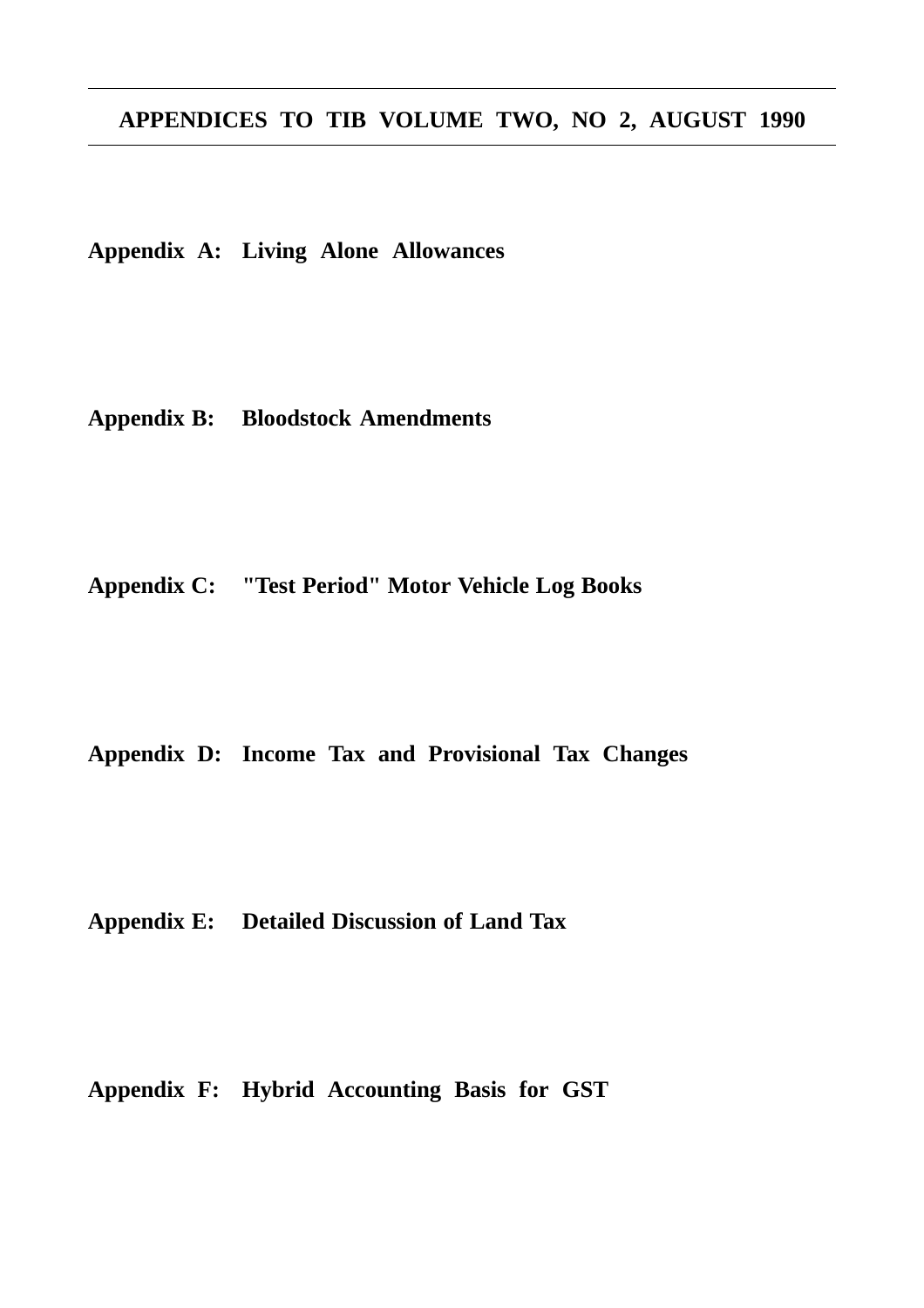# **APPENDIX A TO TIB VOLUME TWO, NO. 2, AUGUST 1990**

# **LIVING ALONE PAYMENTS Sec 2, 4, and 14 - 22, Income Tax Amendment Act (No. 3) 1990**

The following sections specify the tax treatment of Living Alone payments to be paid to GRI Earners by Social Welfare from 26 September 1990 -

**Section 2** of the Amendment Act amends section 2 of the principal Act to insert a definition of the term "living alone payment":

> "A living alone payment means a living alone payment paid or payable under section 18A of the Social Welfare (Transitional Provisions) Act 1990."

**Section 4** of the Amendment Act amends section 65(2) of the principal Act to insert another paragraph (db) which includes living alone payments within the meaning of assessable income.

**Sections 14 to 22** of the Amendment Act make a number of consequential amendments to sections 336A to 336L of the principal Act, which deal with the Guaranteed Retirement Income Earner Surcharge.

**Section 25** of the Amendment Act makes a consequential amendment to the definition of residual income tax in sec 375 of the principal Act. Residual income tax is the tax liability remaining after deducting all tax credits, source deduction payments and resident withholding tax. The living alone payment is included in the list of deductions from the taxpayers total tax liability in order to determine residual income tax.

## **APPENDIX B TO TIB VOLUME TWO, NO. 2, AUGUST 1990**

# **DETAILED DISCUSSION OF BLOODSTOCK AMENDMENTS Sec 5 and 6, Income Tax Amendment Act (No. 3) 1990**

**Section 5** amends section 86H(2) of the Act by inserting a new paragraph (a) in the specified writedown provision. This new paragraph allows a writedown to commence in the income year that the bloodstock is 2 years of age or older and is-

- i) First used for breeding by that taxpayer in the business of breeding bloodstock; or
- ii) Purchased by the taxpayer with the intention of being used for breeding in the business of breeding bloodstock; or
- iii) Owned in the conduct of breeding bloodstock and the taxpayer has the intention of using that bloodstock for breeding. This subparagraph provides for the case where a breeder owns bloodstock not intended for breeding but subsequently decides to breed from that livestock.

This expanded paragraph will allow a taxpayer who purchases bloodstock at any time up to the end of the income year to write-down that livestock if it is used or intended to be used for breeding.

These amendents apply from the income year com-

mencing on 1 April 1991 and for every subsequent year.

**Section 6** of the Act amends section  $106(1)(n)$  to expand the circumstances under which a taxpayer may deduct expenditure incurred in relation to the racing of bloodstock. The section is further amended to clarify the tax treatment relating to expenditure incurred by horse trainers in training a horse for racing.

Paragraph (n) now disallows deduction for any expenditure or loss incurred in preparing any bloodstock for racing, except where:-

- a) A bloodstock breeder prepares that bloodstock for sale and the breeder does not race that bloodstock. It effectively provides that the expenses incurred in training a horse for a "ready to race" sale are deductible. The provision makes it clear that expenses incurred in racing a horse as part of the training for a "ready to race" sale are not deductible.
- b) A taxpayer in exchange for consideration undertakes the training of a horse on behalf of another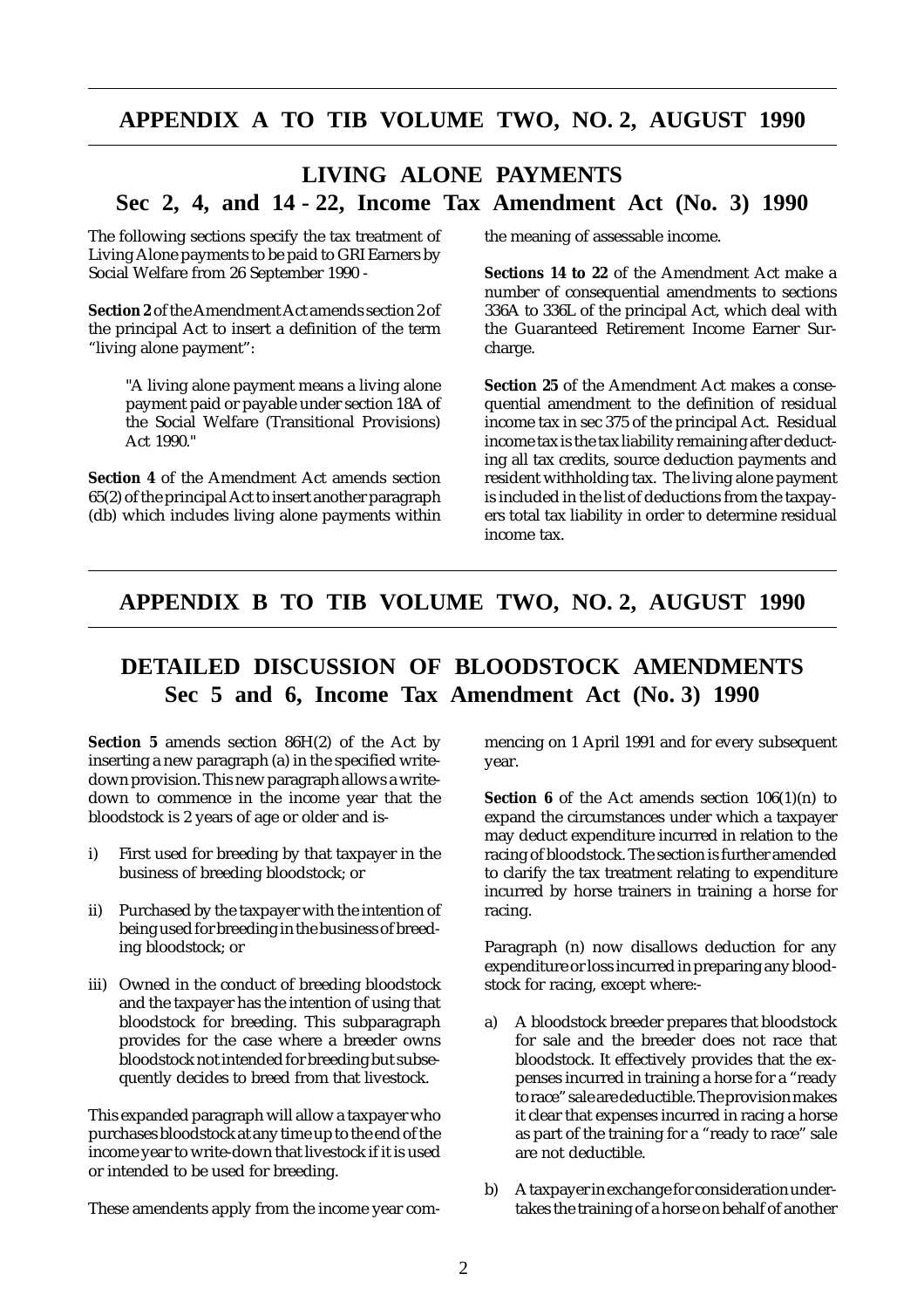### **Bloodstock Amendments Cont'd**

taxpayer. The provision is effectively limited to horse trainer's as the consideration for the training must be assessable for a deduction to be allowed. This amendment clarifies the legislation to ensure that taxpayers who train horses on behalf of another taxpayer may deduct their expenditure.

The paragraph still denies any deduction for any expenditure or loss to the extent it was incurred in racing any bloodstock or related to the racing of any bloodstock.

The section has an application date of the income year commencing on the 1st day of April 1991.

# **APPENDIX C TO TIB VOLUME TWO, NO. 2, AUGUST 1990**

# **MOTOR VEHICLE LOG BOOKS Sec 106B - 106E, Income Tax Amendment Act (No. 3) 1990**

A detailed policy statement on this matter will be issued at a later date and will incorporate examples. This item only outlines the broad legislative requirements in relation to record keeping and application of the Commissioner's discretion in specific circumstances.

**Section 7** repeals the existing section 106B and inserts new sections 106B to section 106E the provisions of which are summarised as follows:

## **Section 106B - Deductions for Motor Vehicle Expenses**

**Subsection (1)** provides that no expenditure shall be deductible, or depreciation allowable, except to the extent that the deduction or allowance qualifies in terms of this section.

**Subsection (2)** ensures that sections 104 and 108 may still apply where a motor vehicle is used solely for the gaining or producing of assessable income or the use of it constitutes a fringe benefit. The section does not apply to any person who is a company or who derives income solely from employment.

Subsection (3) provides that where a motor vehicle is used by a taxpayer partly for business purposes and partly for other purposes the taxpayer may deduct expenditure and shall be allowed depreciation in proportion to the business use of the motor vehicle .

**Subsection (4)** provides the following definitions:

"Business purposes" or "business use" is defined to mean travel undertaken wholly and exclusively in the gaining or producing of the assessable income of the taxpayer.

"Motor Vehicle" means a road vehicle (other than a trailer) of the kind ordinarily used for the carriage of persons or the transport or delivery of goods or animals.

**Subsection (5)** provides that sections 106C to 106E will also cover taxpayers who have an annual balance date other than 31 March.

- Section 106C Use of Actual records to establish business use proportion of motor vehicle
- Subsection (1) provides that a taxpayer may choose to maintain complete and accurate details for a period rather than keep a log book as provided for under section 106D. The Commissioner may specify the keeping of further details. These records may be used to determine the proportion of the travel of the motor vehicle relating to business travel for that period.

This is likely to occur where a taxpayer maintains records for other purposes such as the allocation of the motor vehicles costs between different jobs.

**Subsection (2)** provides that the section does not apply to the extent the records are maintained during a log book application period unless the Commissioner approves otherwise. This provision is to cover situations where the use of the vehicle is not representative of average use. e.g. holiday period etc. Conversely a dramatic but nevertheless temporary unforeseen increase in business use. In that event the records kept for that unforeseen period may be used, subject to the agreement of the Commissioner, for that unforeseen period rather than the proportion established under the log book.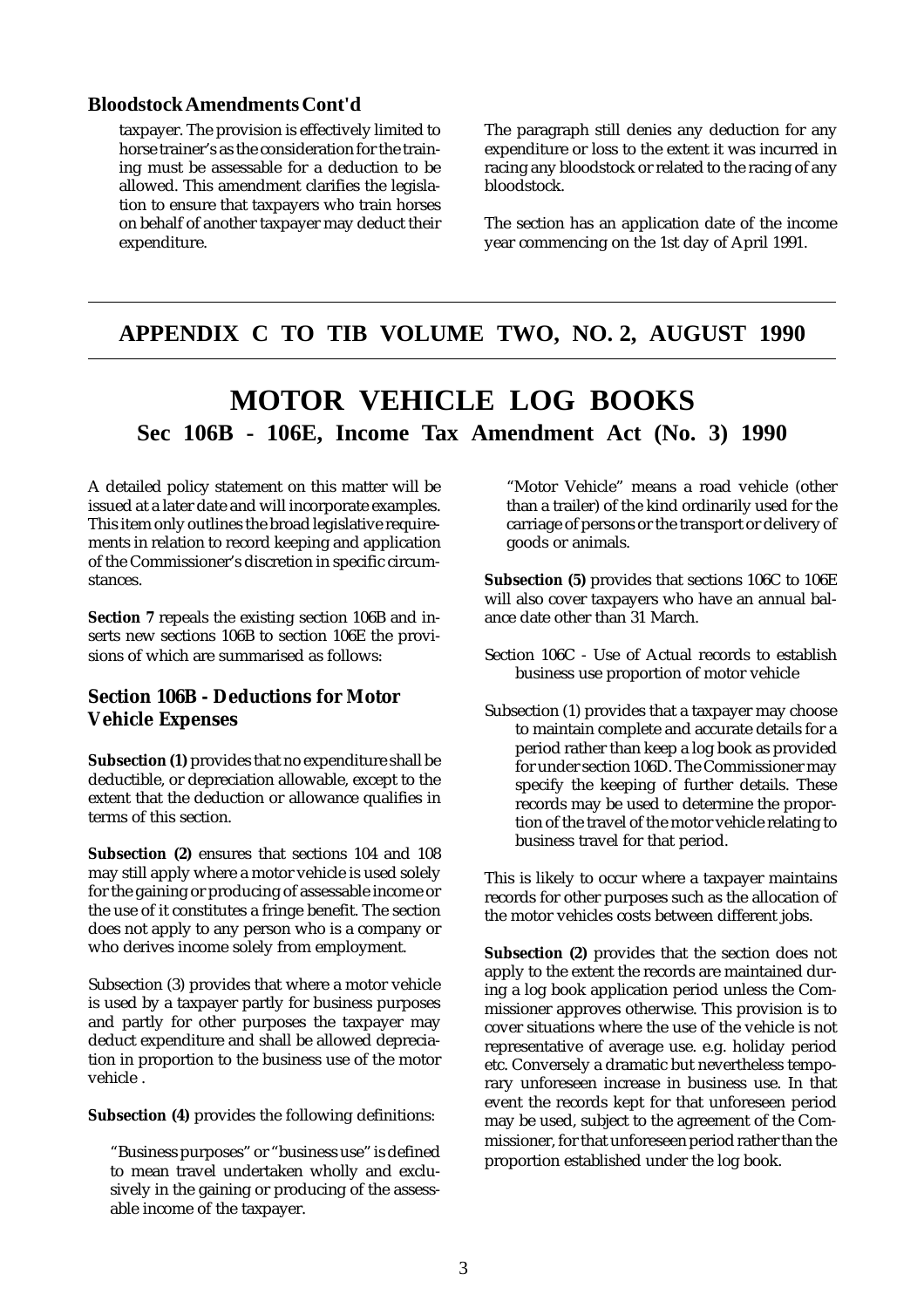### **Motor Vehicle Log Books Cont'd**

## **Section 106D - Use of Logbook to Establish Business Use Proportion of Motor Vehicle**

**Subsection (1)** provides that where a taxpayer has maintained a log book along the lines provided for in section 106C and a record of the total distance travelled during an income year or part of an income year those details so kept shall be used to calculate the proportion of business use of that motor vehicle during the income year or part income year.

**Subsection (2)** requires a taxpayer maintain a log book covering a period of not less than 90 days commencing on a day elected by the taxpayer. The log book must be kept for a period that represents or is likely to represent the average travel for business purposes and nonbusiness purposes. In other words it should be maintained for a period where the motor vehicle is expected to receive average use.

If the period is not of average use the taxpayer must choose a further 90 day period or keep full and complete records.

The log book must record complete and accurate details of the reasons for and the distance of journeys undertaken for business purposes. The Commissioner may require taxpayers to keep additional details.

The log book must also record the total distance travelled during the period the log book is maintained. As a result any journey not recorded in the log book automatically becomes a private journey, however, this provision also removes the need for the taxpayer to record the details of all private journeys.

**Subsection (3)** provides for the "logbook application period", the application of which commences on the latter of-

- (i) The first day of the income year commencing on the 1st day of April 1991:
- (ii) The first day of the income year in which the taxpayer commences to keep a log book:
- (iii) The day on which the motor vehicle was purchased (not being a replacement motor vehicle):
- (iv) The day following the day the last application period ended:
- (v) A day specified by the taxpayer:

The period ends on the earlier of:

- (i) The day on which the motor vehicle is sold or otherwise disposed of:
- (ii) A day specified by the taxpayer:

The taxpayer may want to commence another period as the use of the motor vehicle is to change or align the logbook application period with another date such as a balance date.

(iii) A day specified by the Commissioner:

The Commissioner may end a logbook application period where the Commissioner has required the taxpayer to maintain a further log book and as a result of that further log book the Commissioner has decided that the first log book, while originally correct, has become unrepresentative.

(iv) A day three years after the logbook application period commenced:

**Subsection (4)** provides that where in any month comprising part of the logbook application period the business use proportion for that month drops by 20 percentage points or more compared with the log book business proportion and it is established that the log book business use proportion no longer fairly represents the use of the motor vehicle then the logbook application period ceases on the last day of that month.

This subsection will not apply where the use of the motor vehicle changes significantly but that change in use is of a short duration. Further in cases where the change in use is of a longer duration the taxpayer may choose to keep supplementary records to determine the proportion of business use for that duration. A new log book would be required where the log book is not representative for an income year or part of an income year.

**Subsection (5)** caters for taxpayers who have a rapid turnover of motor vehicles, where for example motor vehicles are car-pooled or simply where a car is replaced during a logbook application period.

Where a taxpayer-

(i) Replaces a motor vehicle with another motor vehicle and the log book kept in relation to the first motor vehicle is likely to be representative of the use for the replacement motor vehicle during the remainder of the logbook application period;and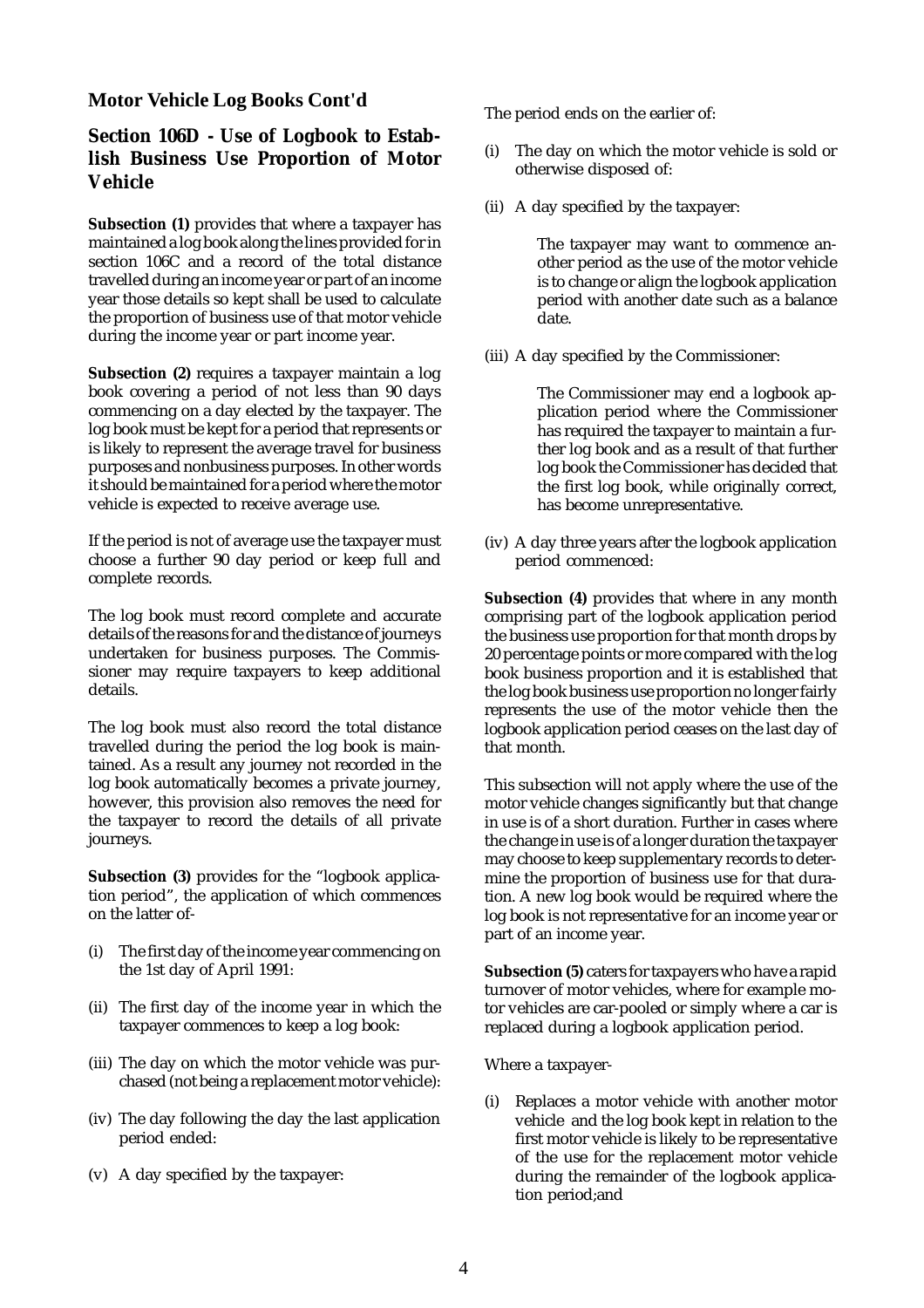### **Motor Vehicle Log Books Cont'd**

(ii) The taxpayer keeps a record of the total distance travelled by the replacement motor vehicle during each income year or part income year to which the log book relates

then that replacement motor vehicle is treated as if it were the original motor vehicle.

**Subsection (6)** provides specific powers to the Commissioner in relation to a logbook with which the Commissioner is not satisfied. During a logbook application period the Commissioner may require the taxpayer maintain a further logbook. After the end of an application period the Commissioner may deem that taxpayer to not have maintained a logbook. In this case the taxpayer will be limited to a maximum proportion of business use of 25% or such lesser amounts the available records support.

**Subsection (7)** sets out the Commissioner's powers in relation to an application period where the Commissioner has required the taxpayer to maintain a further log book and the business use in that further log book is 20 percentage points less than that calculated in the first log book.

Where the Commissioner considers that the first logbook was representative but became unrepresentative the Commissioner can determine a day on which the logbook application period in relation to that first log book ceased. The further logbook shall apply to a new logbook application period commencing the day after the first period ceased.

Where the Commissioner considers that the first logbook was always unrepresentative the Commissioner can direct that the further logbook shall apply instead.

### **Section 106E: Business Use Proportion of Motor Vehicle where no Log Book Kept**

Where, in respect of any period, a taxpayer has not maintained a logbook or full and complete records the business use proportion applied in section 106B shall be limited to the lesser of actual business use or 25 percent of total use, whichever is less. The proportion of actual business use is determined based on records available. It follows that there are no records no deduction will be allowed.

# **APPENDIX D TO TIB VOLUME TWO, NO. 2, AUGUST 1990**

# **INCOME TAX PAYMENT AND PROVISIONAL TAX CHANGES Sec 24 - 31, Income Tax Amendment Act (No. 3) 1990**

The following sections govern the changes to payment of income tax and provisional tax made in the 1990 Budget.

**Section 24** amends section 361 of the Act by replacing subsection (2) to change the terminal tax due date for taxpayers with non-provisional income from 7 February to 20 November. If such taxpayers have a balance date other than 31 March, the due date will be the eighth month after balance date.

**Section 25** amends section 375 of the Act by inserting a new definition of provisional taxpayer. From the 1991/92 income year, provisional taxpayers will be persons with residual income tax for the year of greater than \$2,500.

**Section 26** amends section 377 of the Act by inserting a new subsection (2) with effect from the 1991/92 income year. This relieves provisional taxpayers from having to make payments of provisional tax during the income year if their residual income tax for the previous year was \$2,500 or less.

**Section 27** replaces subsection (2) and inserts a new subsection (5A). Subsection (2) sets the threshold for compulsory estimation at the third instalment.

**Subsection (5A)** applies from budget night. It requires that any estimate of provisional tax shall be a fair and reasonable estimate.

**Section 28** replaces subsection (2) in section 388 of the Act. Subsection (2) sets the terminal tax due dates for provisional taxpayers. From the 1991/92 income year provisional taxpayers who do not have to make payments of provisional tax, i.e., persons whose residual income tax for the previous year was under \$2,500, are also having their terminal tax due date moved forward to 20 November (or the Eighth month after balance date for persons with nonstandard balance dates).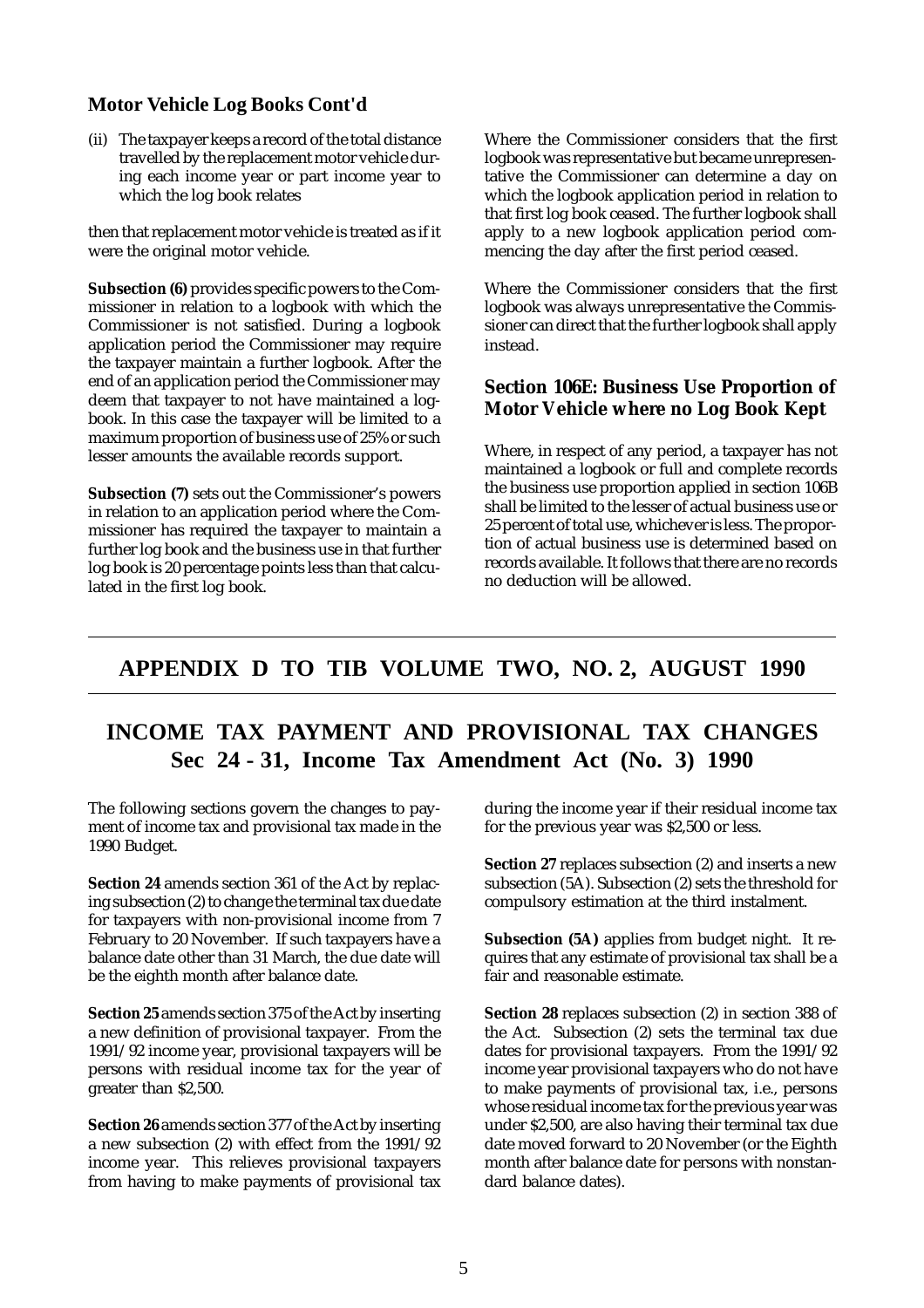### **Income Tax and Provisional Tax Cont'd**

**Section 29** replaces subsection (2) of section 395 of the Act. This subsection sets the terminal tax due dates for tax not otherwise due and payable under any other section of the Act. In line with the other amendments being made, natural persons have had their terminal tax due date for the 1991/92 income year brought forward to 20 November (or equivalent).

**Section 30** amends section 398A by replacing paragraph (a) of subsection (3). The threshold that has to be reached, before natural persons not making an estimate of provisional tax are liable to pay use of money interest, has been changed from \$100,000 of provisional income to \$30,000 of residual income tax, with effect from the 1991/92 income year.

**Section 31** amends section 413A by replacing paragraph (a) of subsection (3). The threshold that has to be reached, before natural persons not making an estimate of provisional tax are eligible for use of money interest, has been changed from \$100,000 of provisional income to \$30,000 of residual income tax, with effect from the 1991/92 income year.

## **APPENDIX E TO TIB VOLUME TWO, NO. 2, AUGUST 1990**

# **DETAILED DISCUSSION OF LAND TAX**

#### **Section 1** Annual Act Provisions

**Section 2** repeals the existing schedule in the Land Tax Act and substitutes a new schedule containing the 0.5 cents in the dollar rate to apply from 1 April 1991.

**Section 3** then confirms that land tax shall be imposed, levied, and paid at the rate specified in the new schedule from 1 April 1991. These sections came into force on 8August 1990.

### **Abolition of Land Tax Act 1976**

**Section 4** repeals the Land Tax Act with effect from

31 March 1992. Various other Acts are consequentially amended by removing references to Land Tax.

The sections in the Income Tax Act 1976 which refer to Land Tax have not been consequentially amended in this Act, but will be corrected prior to 31 March 1992. The consequential amendments are being delayed because they could be rendered incorrect by other income tax amendments enacted prior to 31 March 1992.

**Section 5** is a saving provision which ensures that land tax imposed and levied prior to 31 March 1992 is still due and payable by the taxpayer.

# **APPENDIX F TO TIB VOLUME TWO, NO. 2, AUGUST 1990**

## **HYBRID ACCOUNTING BASIS FOR GST**

The adjustments that are required when a registered person changes to or from the hybrid basis are as follows:

### **(i) HYBRID/INVOICE**

### **Invoice to Hybrid**

Where the change is from an invoice basis to a hybrid basis input tax will be claimed on a payments basis, with output tax continuing to be returned on an invoice basis. An adjustment is required to avoid a double deduction when payment is eventually made to any creditors that the registered person had at the end of the last taxable period on an invoice basis and for which an input tax credit has already been claimed.

The registered person is required to:

1 Identify all creditors (from whom a tax invoice has been received for the supply and in respect of which an input tax credit has been claimed) of the taxable activity as at the last day of the taxable period in which the old accounting basis is used.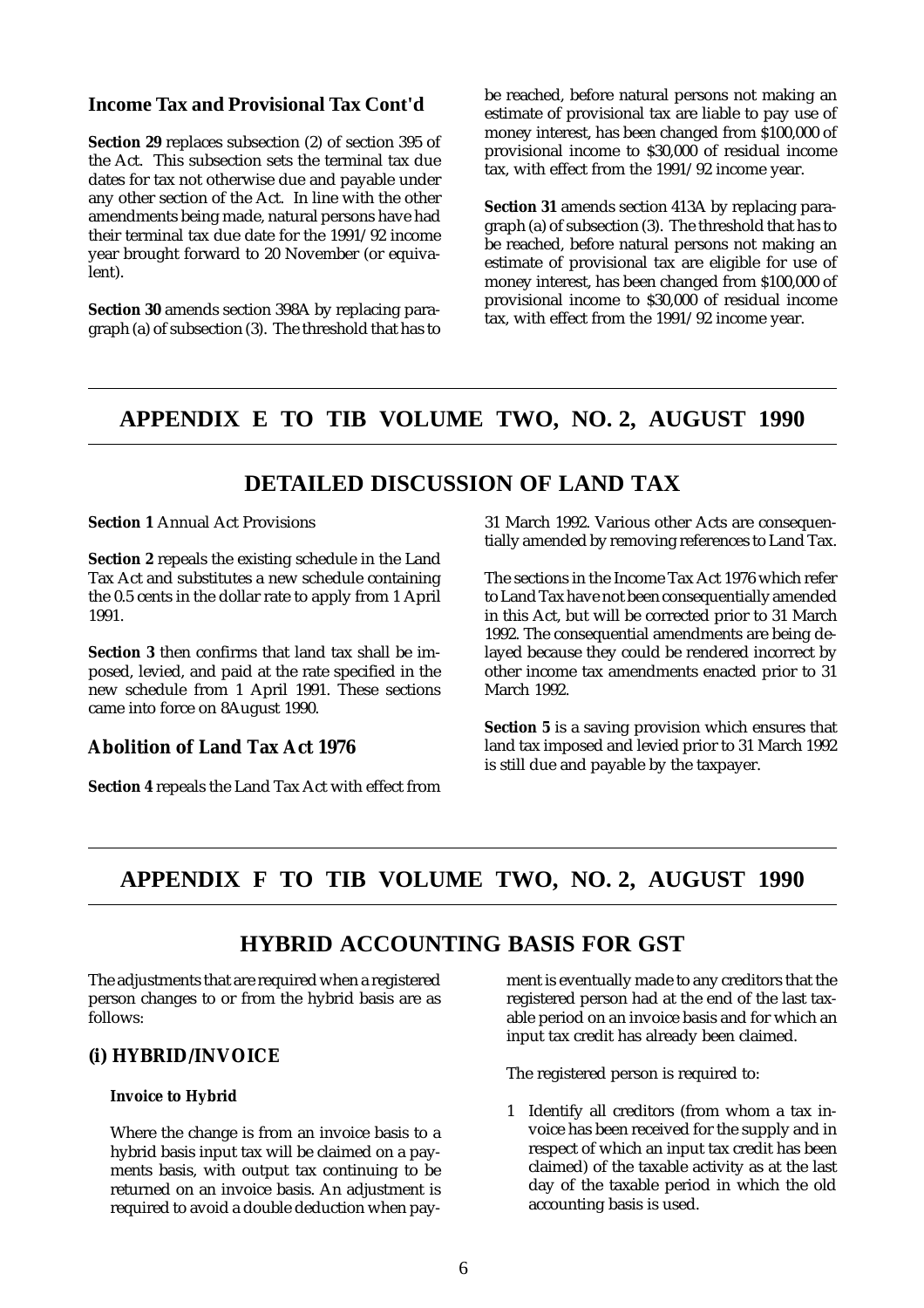## **Hybrid GST Method Cont'd**

- 2 Identify those creditors relating to supplies that have a time of supply determined under section 9(1),  $\left[ \text{``ordinary} \right]$  supplies]; 9(3)(a), [goods supplied under an agreement to hire or services supplied under an agreement or enactment which provides for periodic payments]; 9(3)(aa), [progressive supplies and buildings and civil engineering works]; or 9(6), [supplies where the consideration is not determined at the time goods taken]. No adjustment is required in respect of supplies which have any other time of supply rules.
- 3 Apply the tax fraction to the amount determined under number 2.
- 4 Include the amount calculated under number 3 as an adjustment to output tax.

### **Hybrid to Invoice**

In the reverse situation, i.e., where the change is from a hybrid basis to an invoice basis, input tax will change from the payments basis to the invoice basis and output tax will continue to be returned on the invoice basis. An adjustment will be required as the registered person will make claims following the end of the last taxable period on the hybrid basis as invoices are received rather than when payment is made. Without this adjustment a registered person would be denied an input credit for any amount where an invoice had been received before the changeover but where payment was actually made after the change in accounting basis.

The registered person is required to:

- 1 Identify all creditors (from whom a tax invoice has been received for the supply) of the taxable activity as at the last day of the taxable period in which the old accounting basis is used.
- 2 Identify those creditors relating to supplies that have a time of supply determined under section 9(1), ["ordinary" supplies]; 9(3)(a), [goods supplied under an agreement to hire or services supplied under an agreement or enactment which provides for periodic payments]; 9(3)(aa), [progressive supplies and buildings and civil engineering works]; or 9(6), [supplies where the consideration is not determined at the time goods taken]. No adjustment is required in respect of supplies which have any other time of supply rules.
- 3 Apply the tax fraction to the amount determined under number 2.

4 Include the amount calculated under number 3 as an adjustment to input tax.

### **(ii) HYBRID/PAYMENTS**

### **Hybrid to Payments**

Where the change is from a hybrid basis to a payments basis output tax will change from the invoice basis to the payments basis and input tax will continue to be claimed on the payments basis. The output tax brought into account on all debtors at the time invoices were issued must be reversed as output tax will be brought into account in subsequent periods as payment is received for the supply.

- 1 Identify all debtors (to whom a tax invoice has been issued for the supply) of the taxable activity as at the last day of the taxable period in which the old accounting basis is used.
- 2 Identify those debtors relating to supplies that have a time of supply determined under section 9(1), ["ordinary" supplies]; 9(3)(a), [goods supplied under an agreement to hire or services supplied under an agreement or enactment which provides for periodic payments]; 9(3)(aa), [progressive supplies and buildings and civil engineering works]; or 9(6), [supplies where the consideration is not determined at the time goods taken]. No adjustment is required in respect of supplies which have any other time of supply rules.
- 3 Apply the tax fraction to the amount determined under number 2.
- 4 Include the amount calculated under number 3 as an adjustment to input tax.

### **Payments to Hybrid**

In the reverse situation, i.e., where the change is from a payments to a hybrid basis output tax will change from the payments basis to the invoice basis and input tax will continue to be claimed on the payments basis. An adjustment is required to bring into account the registered person's debtors at the time of the change that would not otherwise be brought into account.

The registered person is required to:

- 1 Identify all debtors (to whom a tax invoice has been issued for the supply) of the taxable activity as at the last day of the taxable period in which the old accounting basis is used.
- 2 Identify those debtors relating to supplies